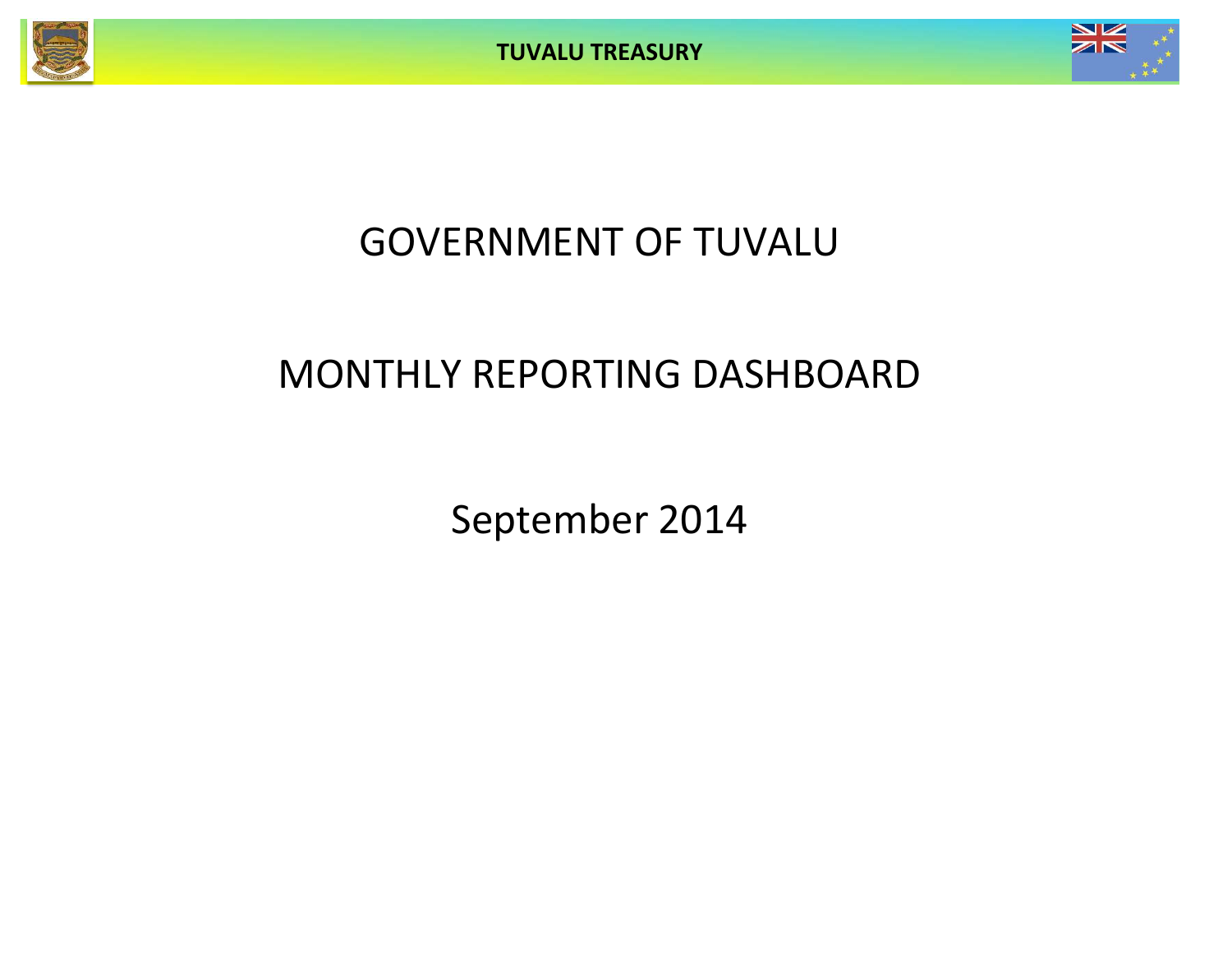

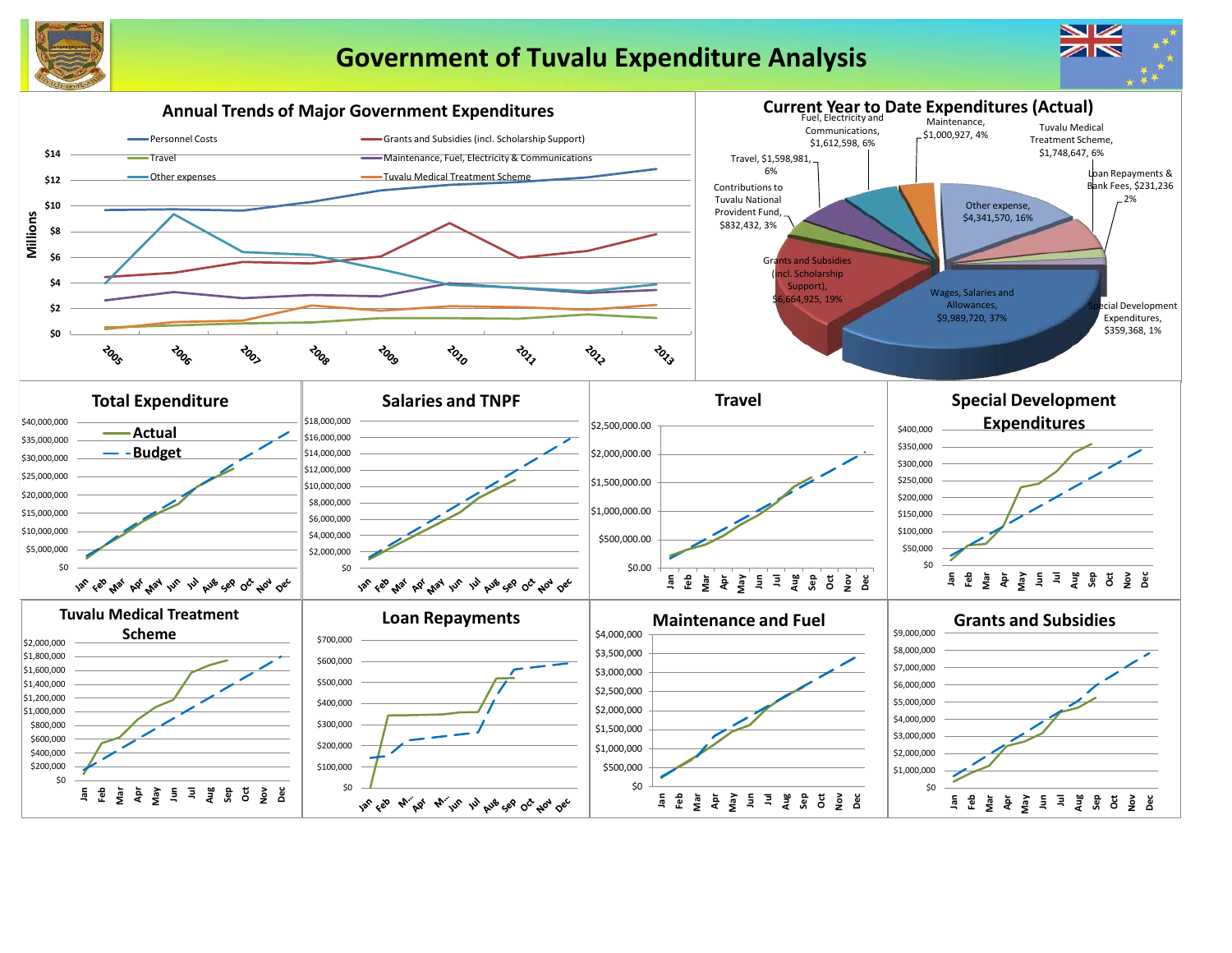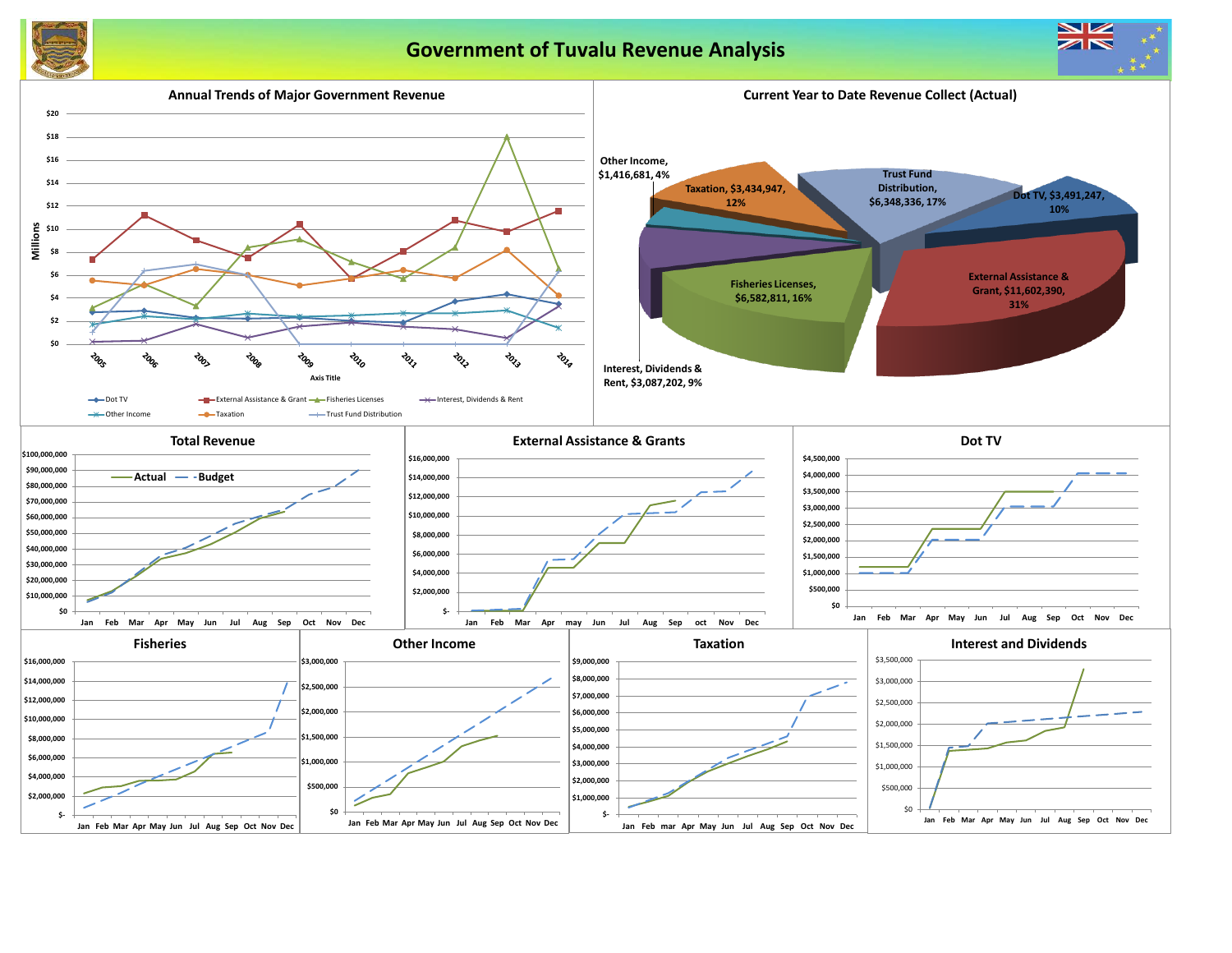

| <b>TUVALU TRUST FUND (TTF)</b>                                                                                                                                                                                                                  |               |  |
|-------------------------------------------------------------------------------------------------------------------------------------------------------------------------------------------------------------------------------------------------|---------------|--|
| Given the nature of the TTF and the fact that Tuvalu is the sole beneficiary of the TTF, it is anticipated that in the event of any                                                                                                             |               |  |
| 'wind up' of the TTF, the market value of all TTF balances would be available to the Government of Tuvalu.<br>The market value of Government of Tuvalu contribution balance of the TTF is disclosed on the Statement of Assets and Liabilities. |               |  |
| The market value of contribution balances from other parties to the TTF are classified as a contingent asset of the Government.                                                                                                                 | \$160,000,000 |  |
| TUVALU CONSOLIDATED INVESTMENT FUND (CIF)                                                                                                                                                                                                       | \$140,000,000 |  |
| The Tuvalu Consolidated Fund is the account B of the Tuvalu Trust Fund. Distributions from the Tuvalu Trust Fund are<br>transferred to this fund. The CIF is classified as a current cash asset of the Government and use to provide increased  | \$120,000,000 |  |
| returns on Government Cash holdings.                                                                                                                                                                                                            | \$100,000,000 |  |
| <b>TUVALU GENERAL CURRENT ACCOUNT</b>                                                                                                                                                                                                           | \$80,000,000  |  |
| The General Current Account is the main operational bank account of the Government and is a current cash asset of Government.                                                                                                                   |               |  |
| TUVALU DEVELOPMENT FUND ACCOUNT (TDF)                                                                                                                                                                                                           | \$60,000,000  |  |
| The Tuvalu Development Fund is the operation bank account for donor projects which is not part of the Government money (Consolidated Fund)                                                                                                      | \$40,000,000  |  |
| as prescribed under the Public Finance Act. Sec (19) (1). The TDF is classified as a current cash asset of the Government.                                                                                                                      |               |  |
|                                                                                                                                                                                                                                                 | \$20,000,000  |  |
| <b>TUVALU GOVERNMENT DEBTS AND GUARANTEES</b>                                                                                                                                                                                                   |               |  |
| The Tuvalu Government has continously repaid its external debts over the past five years according to the terms. Government Guarantees                                                                                                          | \$0           |  |

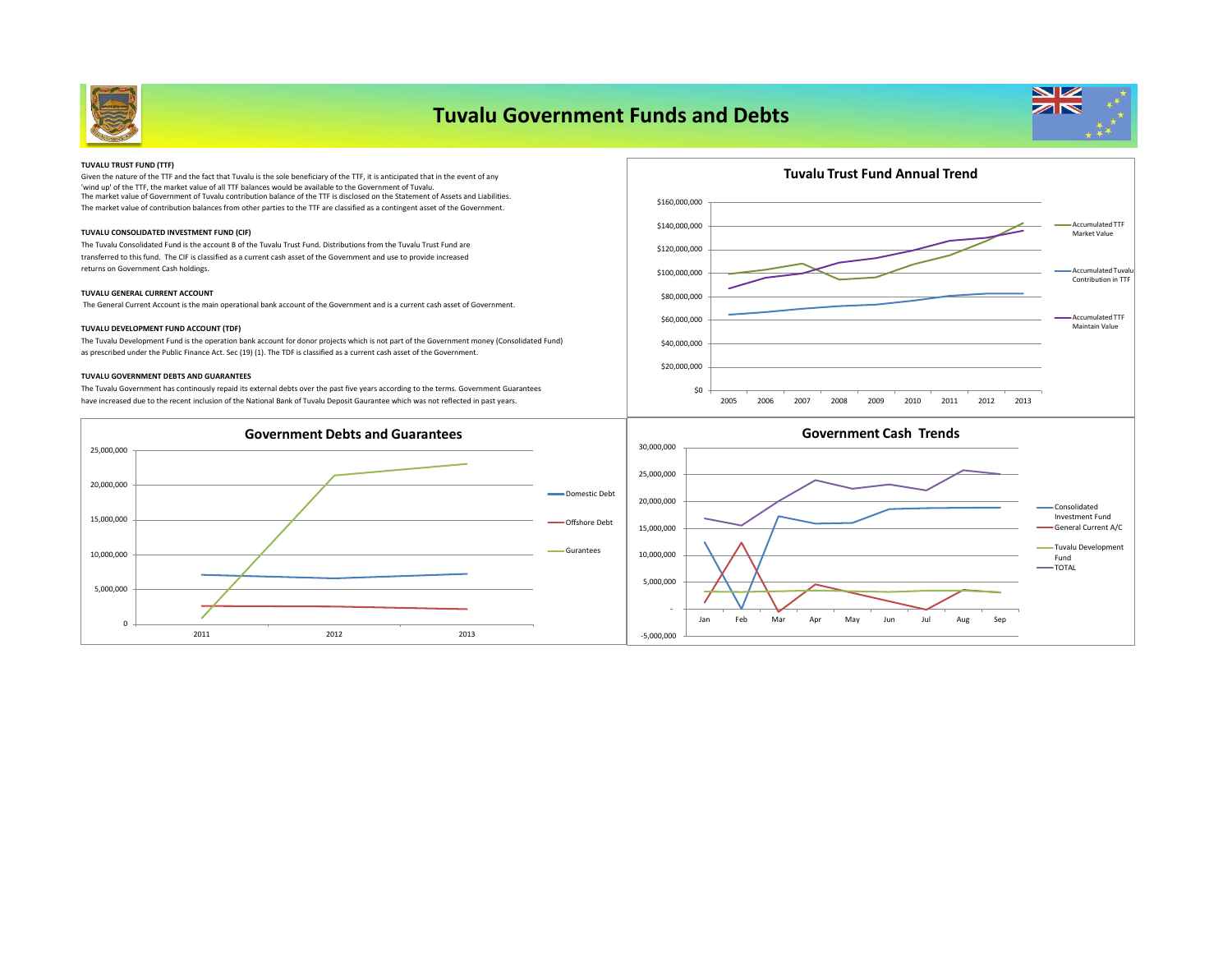## **MONTHLY STATEMENT OF RECEIPTS AND PAYENTS BY NATURE OF EXPENSE**

**FOR THE PERIOD ENDED 30/09/2014**

|                                                        | <b>Year to Date</b> | Year to Date  | Year to Date | January        | February       | March          | April     | May            | June      | July        | August     | Septembe    | October   | November    | December  | <b>Actual+Forecast</b> | 2014 Budget      | Variance      |
|--------------------------------------------------------|---------------------|---------------|--------------|----------------|----------------|----------------|-----------|----------------|-----------|-------------|------------|-------------|-----------|-------------|-----------|------------------------|------------------|---------------|
|                                                        | <b>Actual</b>       | <b>Budget</b> | Variance     | Actual         | Actual         | Actual         | Actual    | Actual         | Actual    | Actual      | Actual     | Actual      | Forecast  | Forecast    | Forecast  | <b>Full Year</b>       | <b>Full Year</b> | Forecast &    |
| <b>RECEIPTS</b>                                        |                     |               |              |                |                |                |           |                |           |             |            |             |           |             |           |                        |                  | <b>Budget</b> |
| Taxation                                               |                     |               |              |                |                |                |           |                |           |             |            |             |           |             |           |                        |                  |               |
| Income Tax                                             | 1,686,535           | 1,350,000     | 336,535      | 157,842        | 135,063        | 141,980        | 527,049   | 178,648        | 139,985   | 166,729     | 121,857    | 117,382     | 150,000   | 150,000     | 150,000   | 2,136,535              | 1,800,000        | 336,535       |
| Company Tax                                            | 362,623             | 800,001       | (437, 378)   |                | 405            | 59             |           | 225,847        | $\Omega$  |             | 1,534      | 134,778     | 1,900,000 | $\Omega$    |           | 2,262,623              | 2,700,001        | (437, 378)    |
| <b>Tuvalu Consumption Taxes</b>                        | 937,472             | 885,000       | 52,473       | 143,375        | 51,189         | 65,250         | 126,143   | 74,141         | 134,510   | 132,098     | 92,579     | 118,186     | 98,333    | 98,333      | 98,333    | 1,232,472              | 1,180,000        | 52,473        |
| Import Duty                                            | 905,174             | 997,500       | (92, 326)    | 101,370        | 66,144         | 89,509         | 111,093   | 95,839         | 123,913   | 112,258     | 102,176    | 102,873     | 110,833   | 110,833     | 110,833   | 1,237,674              | 1,330,000        | (92, 326)     |
| Import Levy & Excise                                   | 244,687             | 450,000       | (205, 313)   | 55,403         | 47,870         | 36,013         | 26,994    | 49,948         | 42,524    | 22,487      | 76,268     | (112, 821)  | 50,000    | 50,000      | 50,000    | 394,687                | 600,000          | (205, 313)    |
| <b>Other Taxes</b>                                     | 63,267              | 132,075       | (68, 808)    | 5,198          | 6,690          | 11,124         | 9,892     | 9,271          | 10,050    | 2,040       | 1,480      | 7,522       | 14,675    | 14,675      | 14,675    | 107,292                | 176,100          | (68, 808)     |
|                                                        | 4,199,759           | 4,614,576     | (414, 817)   | 463,187        | 307,361        | 343,935        | 801,172   | 633,694        | 450,982   | 435,612     | 395,895    | 367,921     | 2,323,842 | 423,842     | 423,842   | 7,371,284              | 7,786,101        | (414, 817)    |
| <b>Interest, Dividends and Rent</b>                    |                     |               |              |                |                |                |           |                |           |             |            |             |           |             |           |                        |                  |               |
| Interest and Dividends                                 | 3,087,202           | 1,973,862     | 1,113,340    | 12,743         | 1,326,564      | - 0            | $\Omega$  | 121,721        | 31,620    | 189,595     | 56,344     | 1,348,614   | 10,000    | 10,000      | 10,000    | 3,117,202              | 2,003,862        | 1,113,340     |
| Lease, rent and hire                                   | 207,201             | 216,711       | (9,510)      | 22,949         | 17,972         | 23,679         | 29,985    | 18,576         | 19,692    | 31,335      | 27,856     | 15,158      | 24,079    | 24,079      | 24,079    | 279,438                | 288,948          | (9,510)       |
|                                                        | 3,294,403           | 2,190,573     | 1,103,830    | 35,692         | 1,344,535      | 23,679         | 29,986    | 140,297        | 51,313    | 220,930     | 84,200     | 1,363,772   | 34,079    | 34,079      | 34,079    | 3,396,640              | 2,292,810        | 1,103,830     |
| <b>Other Government Charges</b>                        |                     |               |              |                |                |                |           |                |           |             |            |             |           |             |           |                        |                  |               |
| <b>Fisheries Licenses</b>                              | 6,582,811           | 7,178,396     | (595, 585)   | 2,294,153      | 612,857        | 147,019        | 552,853   | 33,598         | 140,848   | 835,992     | 1,828,894  | 136,597     | 784,695   | 784,695     | 5,100,833 | 13,253,035             | 13,848,620       | (595, 585)    |
| <b>Vessel Registrations</b>                            | 389,153             | 637,500       | (248, 347)   |                | $\overline{0}$ | $\overline{0}$ | 208,101   | $\overline{0}$ |           | 181,051     | -0         |             | 70,833    | 70,833      | 70,833    | 601,653                | 850,000          | (248, 347)    |
| Marine Services (Nivaga II & Manu Folau)               | 390,796             | 360,000       | 30,796       | 57,483         | 42,479         | 24,642         | 39,031    | 42,029         | 55,417    | 40,408      | 59,108     | 30,198      | 40,000    | 40,000      | 40,000    | 510,796                | 480,000          | 30,796        |
| Stevedoring and Wharfage                               | 135,286             | 227,325       | (92, 039)    | 10,803         | 11,800         | 8,755          | 9,553     | 12,187         | 18,783    | 40,534      | 11,989     | 10,882      | 25,258    | 25,258      | 25,258    | 211,061                | 303,100          | (92,039)      |
| .TV                                                    | 3,491,247           | 3,037,500     | 453,747      | 1,199,898      | $\Omega$       | - 0            | 1,157,487 | -0             |           | 1,133,862   | -0         |             | 1,012,500 | $\Omega$    | - 0       | 4,503,747              | 4,050,000        | 453,747       |
| Provision of Goods and Services                        | 216,054             | 524,858       | (308,804     | 44,313         | (29, 997)      | 20,268         | 23,348    | 27,032         | 23,658    | 33,806      | 20,663     | 52,964      | 58,318    | 58,318      | 58,318    | 391,006                | 699,810          | (308, 804)    |
| <b>Other Charges</b>                                   | 285,393             | 362,888       | (77, 495)    | 16,881         | 20,675         | 16,716         | 140,963   | 31,876         | 23,388    | 9,772       | 23,747     | 1,377       | 40,321    | 40,321      | 40,321    | 406,356                | 483,851          | (77, 495)     |
|                                                        | 11,490,739          | 12,328,467    | (837,728     | 3,623,531      | 657,814        | 217,400        | 2,131,336 | 146,721        | 262,094   | 2,275,426   | 1,944,400  | 232,019     | 2,031,925 | 1,019,425   | 5,335,563 | 19,877,654             | 20,715,381       | (837, 727)    |
| <b>External Assistance and Grants</b>                  |                     |               |              |                |                |                |           |                |           |             |            |             |           |             |           |                        |                  |               |
| <b>ROC</b>                                             | 5,000,000           | 3,991,910     | 1,008,091    |                |                | $\overline{0}$ | 2,500,000 | 0              | 0         | $\Omega$    | 2,500,000  |             | 1,995,955 | $\Omega$    | 1,995,955 | 8,991,910              | 7,983,819        | 1,008,091     |
| AusAID (CIF)                                           | 2,000,000           | 2,000,000     |              |                |                | - 0            |           | $\Omega$       | 2,000,000 |             |            |             |           | $\Omega$    |           | 2,000,000              | 2,000,000        |               |
| New Zealand (CIF)                                      | 543,755             | 520,800       | 22,955       |                |                | $\Omega$       |           | $\Omega$       | 543,755   |             |            |             | $\Omega$  | $\Omega$    |           | 543,755                | 520,800          | 22,955        |
| World Bank, IMF, ADB                                   | 3,348,613           | 3,007,500     | 341,113      |                |                | $\Omega$       | 2,000,000 | 3,253          |           | $\Omega$    | 1,345,359  |             | 833       | 833         | 833       | 3,351,113              | 3,010,000        | 341,113       |
| <b>PDF</b>                                             |                     | 117,000       | (117,000)    |                |                | $\Omega$       |           | $\Omega$       |           |             |            |             | 13,000    | 13,000      | 13,000    | 39,000                 | 156,000          | (117,000)     |
| <b>Other Donors</b>                                    | 710,022             | 750,000       | (39, 978)    | 70,325         | $\Omega$       | $\Omega$       |           | 1,205          | 47,632    | 3,506       | 100,002    | 487,352     | 83,333    | 83,333      | 83,333    | 960,022                | 1,000,000        | (39, 978)     |
|                                                        | 11,602,390          | 10,387,209    | 1,215,180    | 70,325         | $\Omega$       |                | 4,500,000 | 4,459          | 2,591,387 | 3,506       | 3,945,362  | 487,352     | 2,093,121 | 97,167      | 2,093,121 | 15,885,799             | 14,670,619       | 1,215,180     |
| TTF Distribution to CIF                                | 6,348,336           | 6,500,000     | (151, 664)   | $\Omega$       | $\Omega$       | 6,348,336      | $\Omega$  | $\Omega$       |           |             | $\Omega$   |             | $\Omega$  | $\Omega$    |           | 6,348,336              | 6,500,000        | (151, 664)    |
| <b>Total Receipts</b>                                  | 36,935,627          | 36,020,825    | 914,802      | 4,192,734      | 2,309,710      | 6,933,349      | 7,462,493 | 925,170        | 3,355,776 | 2,935,474   | 6,369,857  | 2,451,064   | 6,482,968 | 1,574,513   | 7,886,606 | 52,879,713             | 51,964,911       | 914,802       |
| <b>PAYMENTS</b>                                        |                     |               |              |                |                |                |           |                |           |             |            |             |           |             |           |                        |                  |               |
| <b>Operations</b>                                      |                     |               |              |                |                |                |           |                |           |             |            |             |           |             |           |                        |                  |               |
| Wages, Salaries, and Employee Benefits                 | 9,989,720           | 10,923,005    | 933,285      | 986,355        | 1,103,078      | 1,070,399      | 1,030,498 | 1,213,667      | 1,074,347 | 1,600,394   | 1,042,136  | 1,213,667   | 1,213,667 | 1,213,667   | 1,213,667 | 13,975,542             | 14,564,006       | 588,464       |
| <b>Contributions to Tuvalu National Provident Fund</b> | 832,432             | 969,325       | 136,892      | 96,245         | 88,082         | 88,786         | 85,828    | 107,703        | 89,126    | 131,856     | 87,670     | 107,703     | 107,703   | 107,703     | 107,703   | 1,206,107              | 1,292,433        | 86,325        |
| Travel                                                 | 1,598,981           | 1,532,898     | (66, 084)    | 218,529        | 110,252        | 83,956         | 155,674   | 170,323        | 167,526   | 216,352     | 280,026    | 170,323     | 170,323   | 170,323     | 170,323   | 2,083,927              | 2,043,865        | (40,062)      |
| Telephone and Internet                                 | 85,594              | 111,870       | 26,275       | 13,367         | 12,103         | 10,741         | 7,616     | 12,430         | 7,314     | 8,743       | 7,566      | 12,430      | 12,430    | 12,430      | 12,430    | 129,600                | 149,159          | 19,559        |
| Maintenance                                            | 1,000,927           | 1,046,964     | 46,037       | 45,496         | 98,707         | 127,997        | 91,222    | 84,135         | 65,477    | 268,480     | 99,055     | 84,135      | 84,135    | 84,135      | 84,135    | 1,217,107              | 1,299,368        | 82,260        |
| Advertising and Provisions                             | 640,312             | 662,813       | 22,501       | 141,934        | 18,777         | 16,531         | 95,777    | 73,646         | 95,488    | 165,226     | 35,211     | 73,646      | 73,646    | 73,646      | 73,646    | 937,174                | 883,750          | (53, 424)     |
| Fuel and Oil                                           | 985,724             | 1,550,656     | 564,932      | 123,999        | 123,332        | 107,657        | 145,184   | 172,295        | 87,824    | 63,035      | 164,912    | 172,295     | 172,295   | 172,295     | 172,295   | 1,677,418              | 2,067,542        | 390,124       |
| Supplies and Equipment                                 | 1,206,388           | 1,282,006     | 75,618       | 102,568        | 256,399        | 66,294         | 149,973   | 142,445        | 59,116    | 164,806     | 57,052     | 142,445     | 142,445   | 142,445     | 142,445   | 1,568,433              | 1,709,341        | 140,909       |
| Electricity                                            | 541,280             | 675,812       | 134,532      | 51,569         | 63,330         | 30,243         | 58,050    | 75,090         | 12,639    | 108,755     | 42,231     | 75,090      | 75,090    | 75,090      | 75,090    | 742,267                | 901,082          | 158,815       |
| Senior Citizen Scheme / Pension                        | 234,129             | 232,839       | (1, 290)     | 50,880         | 811            | 26,081         | 26,011    | 25,871         | 26,682    | 42,012      | 10,190     | 25,871      | 25,871    | 25,871      | 25,871    | 312,022                | 310,452          | (1,570)       |
| <b>TMTS (Tuvalu Medical Treatment Scheme)</b>          | 1,748,647           | 1,353,375     | (395, 272)   | 90,767         | 451,437        | 83,452         | 257,601   | 150,375        | 107,654   | 393,157     | 110,740    | 150,375     | 150,375   | 150,375     | 150,375   | 2,246,682              | 1,804,500        | (442, 182)    |
| Land & Property Rent                                   | 858,919             | 933,265       | 74,345       | 28,631         | 19,059         | 705,884        | 28,199    | 27,029         | 20,265    | 22,133      | 12,665     | 27,029      | 27,029    | 27,029      | 27,029    | 971,983                | 1,014,353        | 42,370        |
|                                                        | 19,723,053          | 21,274,825    | 1,551,772    | 1,950,339      | 2,345,365      | 2,418,021      | 2,131,632 | 2,255,009      | 1,813,459 | 3,184,948   | 1,949,454  | 2,255,009   | 2,255,009 | 2,255,009   | 2,255,009 | 27,068,262             | 28,039,852       | 971,590       |
| <b>Grants and Subsidies</b>                            |                     |               |              |                |                |                |           |                |           |             |            |             |           |             |           |                        |                  |               |
| <b>Grants and Subsidies</b>                            | 2,041,184           | 2,080,543     | 39,359       | 126,240        | 222,215        | 130,555        | 534,919   | 211,310        | 86,234    | 486,989     | 155,088    | 242,560     | 211,310   | 242,560     | 211,310   | 2,861,291              | 2,745,724        | (115, 567)    |
| Outer Island Projects (SDE)                            | 781,325             | 1,200,000     | 418,675      | 12,887         | 47,247         | 42,563         | 146,611   | 133,333        | 118,483   | 160,979     | 154,694    | 133,333     | 133,333   | 133,333     | 133,333   | 1,350,131              | 1,600,000        | 249,869       |
| Other SDEs                                             | 1,401,822           | 1,750,934     | 349,112      | 253,803        | 428,568        | 151            | 199,573   | 150,104        | (28, 397) | 244,394     | 181,438    | 150,104     | 150,104   | 150,104     | 150,104   | 2,030,049              | 2,201,246        | 171,196       |
| Scholarships and Support                               | 1,661,361           | 1,942,333     | 280,972      | 111,788        | 226,995        | 232,740        | 143,130   | 215,815        | 194,555   | 221,164     | 148,246    | 215,815     | 215,815   | 215,815     | 215,815   | 2,357,691              | 2,589,777        | 232,086       |
| Contribution to Japan Grant Counterpart Fund           | 318,378             | 238,784       | (79, 594)    | $\overline{0}$ | $\overline{0}$ | - 0            | 318,378   | 26,532         |           | 345,177     | (345, 177) | 26,532      | 26,532    | 26,532      | 26,532    | 451,035                | 318,378          | (132, 657)    |
| <b>Overseas Contributions</b>                          | 460,856             | 530,663       | 69,807       | 122,827        | 17,268         | 11,091         | 653       | 26,963         | 97,872    |             | 140,489    | 285,437     | 38,963    | 26,963      | 26,963    | 795,487                | 623,551          | (171, 936)    |
|                                                        | 6,664,925           | 7,743,257     | 1,078,332    | 627,545        | 942,293        | 417,100        | 1,343,264 | 764,056        | 468,747   | 1,458,703   | 434,778    | 1,053,780   | 776,056   | 795,306     | 764,056   | 9,845,686              | 10,078,676       | 232,990       |
| <b>Loans and Interest</b>                              |                     |               |              |                |                |                |           |                |           |             |            |             |           |             |           |                        |                  |               |
| Interest and Bank Charges                              | 10,675              | 75,000        | 64,325       | 1,344          | 956            | 559            | 1,913     | 8,333          | 952       | 1,404       | 901        | 8,333       | 8,333     | 8,333       | 8,333     | 49,695                 | 100,000          | 50,305        |
| Loan Repayment                                         | 221,236             | 481,102       | 259,865      |                | 150,233        | (96, 376)      | $\Omega$  | 833            | 8,866     |             | 158,514    | 116,070     | 833       | 833         | 833       | 340,640                | 483,602          | 142,962       |
|                                                        | 231,911             | 556,102       | 324,190      | 1,344          | 151,188        | (95, 817)      | 1,913     | 9,167          | 9,818     | 1,404       | 159,415    | 124,404     | 9,167     | 9,167       | 9,167     | 390,335                | 583,602          | 193,267       |
| <b>Capital Expenditures</b>                            |                     |               |              |                |                |                |           |                |           |             |            |             |           |             |           |                        |                  |               |
| Purchase/construction of assets                        | 359,368             | 368,594       | 9,225        | 14,821         | 45,002         | 3,641          | 53,524    | 40,955         | 10,268    | 35,468      | 55,651     | 40,955      | 40,955    | 40,955      | 40,955    | 423,149                | 491,458          | 68,309        |
|                                                        | 359,368             | 368,594       | 9,225        | 14,821         | 45,002         | 3,641          | 53,524    | 40,955         | 10,268    | 35,468      | 55,651     | 40,955      | 40,955    | 40,955      | 40,955    | 423,149                | 491,458          | 68,309        |
| <b>Total Payments</b>                                  | 26,979,258          | 29,942,778    | 2,963,520    | 2,594,048      | 3,483,849      | 2,742,945      | 3,530,333 | 3,069,187      | 2,302,292 | 4,680,522   | 2,599,298  | 3,474,148   | 3,081,187 | 3,100,437   | 3,069,187 | 37,727,432             | 39,193,588       | 1,466,156     |
| <b>NET SURPLUS / (DEFICIT)</b>                         | 9,956,369           | 6,078,048     | 3,878,322    | 1,598,686      | (1, 174, 139)  | 4,190,404      | 3,932,160 | (2, 144, 017)  | 1,053,484 | (1,745,048) | 3,770,559  | (1,023,084) | 3,401,781 | (1,525,924) | 4,817,419 | 15,152,281             | 12,771,324       | 2,380,958     |
| <b>FORECAST CASH POSITION</b>                          | <u>\$M</u><br>21.9  |               |              | 31.4           | 29.8           | 31.0           | 26.8      | 22.9           | 25.0      | 24.0        | 25.7       | 21.9        | 25.3      | 23.8        | 28.6      |                        |                  |               |
| <b>Consolidated Investment Fund</b>                    | 18,863,816          |               |              |                |                |                |           |                |           |             |            |             |           |             |           |                        |                  |               |
| <b>General Current Accoun</b>                          | 3,073,515           |               |              |                |                |                |           |                |           |             |            |             |           |             |           |                        |                  |               |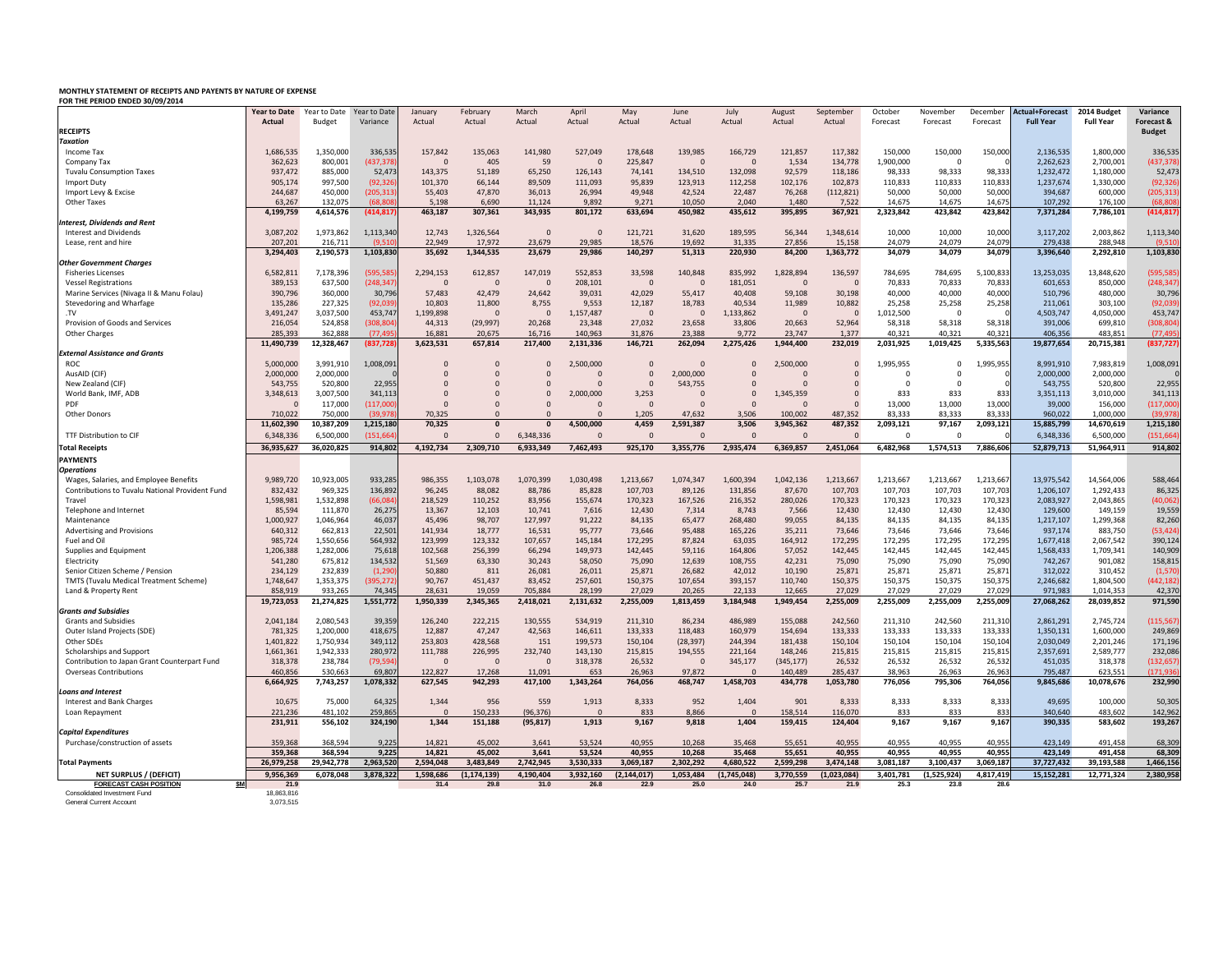|                                                                                           | <b>Year to Date</b>  |            | <b>Year to Date</b> |            | <b>Year to Date</b> |            | 2014          |            |
|-------------------------------------------------------------------------------------------|----------------------|------------|---------------------|------------|---------------------|------------|---------------|------------|
|                                                                                           | Actual               |            | <b>Budget</b>       |            | Variance            |            | <b>Budget</b> |            |
| <b>RECEIPTS</b>                                                                           |                      |            |                     |            |                     |            |               |            |
| <b>Taxation</b>                                                                           |                      |            |                     |            |                     |            |               |            |
| Income Tax                                                                                | 1,686,535            |            | 1,350,000           |            | 336,535             |            | 1,800,000     |            |
| Company Tax                                                                               | 362,623              |            | 800,001             |            | (437, 378)          |            | 2,700,001     |            |
| <b>Tuvalu Consumption Tax</b>                                                             | 937,472              |            | 885,000             |            | 52,473              |            | 1,180,000     |            |
| <b>Import Duty</b>                                                                        | 905,174              |            | 997,500             |            | (92, 326)           |            | 1,330,000     |            |
| Import Levy & Excise                                                                      | 244,687              |            | 450,000             |            | (205, 313)          |            | 600,000       |            |
| <b>Other Taxes</b>                                                                        | 63,267               |            | 132,075             |            | (68, 808)           |            | 176,100       |            |
|                                                                                           |                      | 4,199,759  |                     | 4,614,576  |                     | (414, 817) |               | 7,786,101  |
| <b>Interest, Dividends and Rent</b><br><b>Interest and Dividends</b>                      |                      |            |                     |            |                     |            |               |            |
|                                                                                           | 3,087,202            |            | 1,973,862           |            | 1,113,340           |            | 2,003,862     |            |
| Lease, rent and hire                                                                      | 207,201              |            | 216,711             |            | (9,510)             |            | 288,948       |            |
| <b>Other Government Charges</b>                                                           |                      | 3,294,403  |                     | 2,190,573  |                     | 1,103,830  |               | 2,292,810  |
| <b>Fisheries Licenses</b>                                                                 | 6,582,811            |            | 7,178,396           |            | (595, 585)          |            | 13,848,620    |            |
| <b>Vessel Registrations</b>                                                               | 389,153              |            | 637,500             |            | (248, 347)          |            | 850,000       |            |
| Marine Services (Nivaga II & Manu Folau)                                                  | 390,796              |            | 360,000             |            | 30,796              |            | 480,000       |            |
| Stevedoring and Wharfage                                                                  | 135,286              |            | 227,325             |            | (92,039)            |            | 303,100       |            |
| TV                                                                                        | 3,491,247            |            | 3,037,500           |            | 453,747             |            | 4,050,000     |            |
| Provision of Goods and Services                                                           | 216,054              |            | 524,858             |            | (308, 804)          |            | 699,810       |            |
| <b>Other Charges</b>                                                                      | 285,393              |            | 362,888             |            | (77, 495)           |            | 483,851       |            |
|                                                                                           |                      | 11,490,739 |                     |            |                     | (837, 728) |               | 20,715,381 |
| <b>External Assistance and Grants</b>                                                     |                      |            |                     | 12,328,467 |                     |            |               |            |
| <b>ROC</b>                                                                                | 5,000,000            |            | 3,991,910           |            | 1,008,091           |            | 7,983,819     |            |
| AusAID (CIF)                                                                              | 2,000,000            |            | 2,000,000           |            | $\Omega$            |            | 2,000,000     |            |
| New Zealand (CIF)                                                                         | 543,755              |            | 520,800             |            | 22,955              |            | 520,800       |            |
| World Bank, IMF, ADB                                                                      | 3,348,613            |            | 3,007,500           |            | 341,113             |            | 3,010,000     |            |
| PDF                                                                                       | 0                    |            | 117,000             |            | (117,000)           |            | 156,000       |            |
| <b>Other Donors</b>                                                                       | 710,022              |            | 750,000             |            | (39, 978)           |            | 1,000,000     |            |
|                                                                                           |                      | 11,602,390 |                     | 10,387,209 |                     | 1,215,180  |               | 14,670,619 |
|                                                                                           |                      |            |                     |            |                     |            |               |            |
| <b>TTF Distribution to CIF</b>                                                            | 6,348,336            | 6,348,336  | 6,500,000           | 6,500,000  | (151, 664)          | (151, 664) | 6,500,000     | 6,500,000  |
| <b>Total Receipts</b>                                                                     |                      | 36,935,627 |                     | 36,020,825 |                     | 914,802    |               | 51,964,911 |
| <b>PAYMENTS</b>                                                                           |                      |            |                     |            |                     |            |               |            |
| <b>Operations</b>                                                                         |                      |            |                     |            |                     |            |               |            |
|                                                                                           |                      |            | 10,923,005          |            |                     |            | 14,564,006    |            |
| Wages, Salaries, and Employee Benefits<br>Contributions to Tuvalu National Provident Fund | 9,989,720<br>832,432 |            | 969,325             |            | 933,285<br>136,892  |            | 1,292,433     |            |
| Travel                                                                                    | 1,598,981            |            | 1,532,898           |            | (66,084)            |            | 2,043,865     |            |
| Telephone and Internet                                                                    | 85,594               |            | 111,870             |            | 26,275              |            | 149,159       |            |
| Maintenance                                                                               | 1,000,927            |            | 1,046,964           |            | 46,037              |            | 1,299,368     |            |
| <b>Advertising and Provisions</b>                                                         | 640,312              |            | 662,813             |            | 22,501              |            | 883,750       |            |
| Fuel and Oil                                                                              | 985,724              |            | 1,550,656           |            | 564,932             |            | 2,067,542     |            |
| Supplies and Equipment                                                                    | 1,206,388            |            | 1,282,006           |            | 75,618              |            | 1,709,341     |            |
| Electricity                                                                               | 541,280              |            | 675,812             |            | 134,532             |            | 901,082       |            |
| Senior Citizen Scheme / Pension                                                           | 234,129              |            | 232,839             |            | (1, 290)            |            | 310,452       |            |
| <b>TMTS (Tuvalu Medical Treatment Scheme)</b>                                             | 1,748,647            |            | 1,353,375           |            | (395, 272)          |            | 1,804,500     |            |
| Land & Property Rent                                                                      | 858,919              |            | 933,265             |            | 74,345              |            | 1,014,353     |            |
|                                                                                           |                      | 19,723,053 |                     | 21,274,825 |                     | 1,551,772  |               | 28,039,852 |
| <b>Grants and Subsidies</b>                                                               |                      |            |                     |            |                     |            |               |            |
| <b>Grants and Subsidies</b>                                                               | 2,041,184            |            | 2,080,543           |            | 39,359              |            | 2,745,724     |            |
| Outer Island Projects (SDE)                                                               | 781,325              |            | 1,200,000           |            | 418,675             |            | 1,600,000     |            |
| Other SDEs                                                                                | 1,401,822            |            | 1,750,934           |            | 349,112             |            | 2,201,246     |            |
| Scholarships and Support                                                                  | 1,661,361            |            | 1,942,333           |            | 280,972             |            | 2,589,777     |            |
| Contribution to Japan Grant Counterpart Fund                                              | 318,378              |            | 238,784             |            | (79, 594)           |            | 318,378       |            |
| <b>Overseas Contributions</b>                                                             | 460,856              |            | 530,663             |            | 69,807              |            | 623,551       |            |
|                                                                                           |                      | 6,664,925  |                     | 7,743,257  |                     | 1,078,332  |               | 10,078,676 |
| <b>Loans and Interest</b>                                                                 |                      |            |                     |            |                     |            |               |            |
| Interest and Bank Charges                                                                 | 10,675               |            | 75,000              |            | 64,325              |            | 100,000       |            |
| Loan Repayment                                                                            | 221,236              |            | 481,102             |            | 259,865             |            | 483,602       |            |
|                                                                                           |                      | 231,911    |                     | 556,102    |                     | 324,190    |               | 583,602    |
| <b>Capital Expenditures</b>                                                               |                      |            |                     |            |                     |            |               |            |
| Purchase/construction of assets                                                           | 359,368              |            | 368,594             |            | 9,225               |            | 491,458       |            |
|                                                                                           |                      | 359,368    |                     | 368,594    |                     | 9,225      |               | 491,458    |
| <b>Total Payments</b>                                                                     |                      | 26,979,258 |                     | 29,942,778 |                     | 2,963,520  |               | 39,193,588 |
| <b>NET SURPLUS / (DEFECIT)</b>                                                            |                      | 9,956,369  |                     | 65,963,603 |                     | 3,878,322  |               | 12,771,324 |
|                                                                                           |                      |            |                     |            |                     |            |               |            |

### **MONTHLY STATEMENT OF RECEIPTS AND PAYENTS BY NATURE OF EXPENSE FOR THE PERIOD ENDED 30/09/2014**